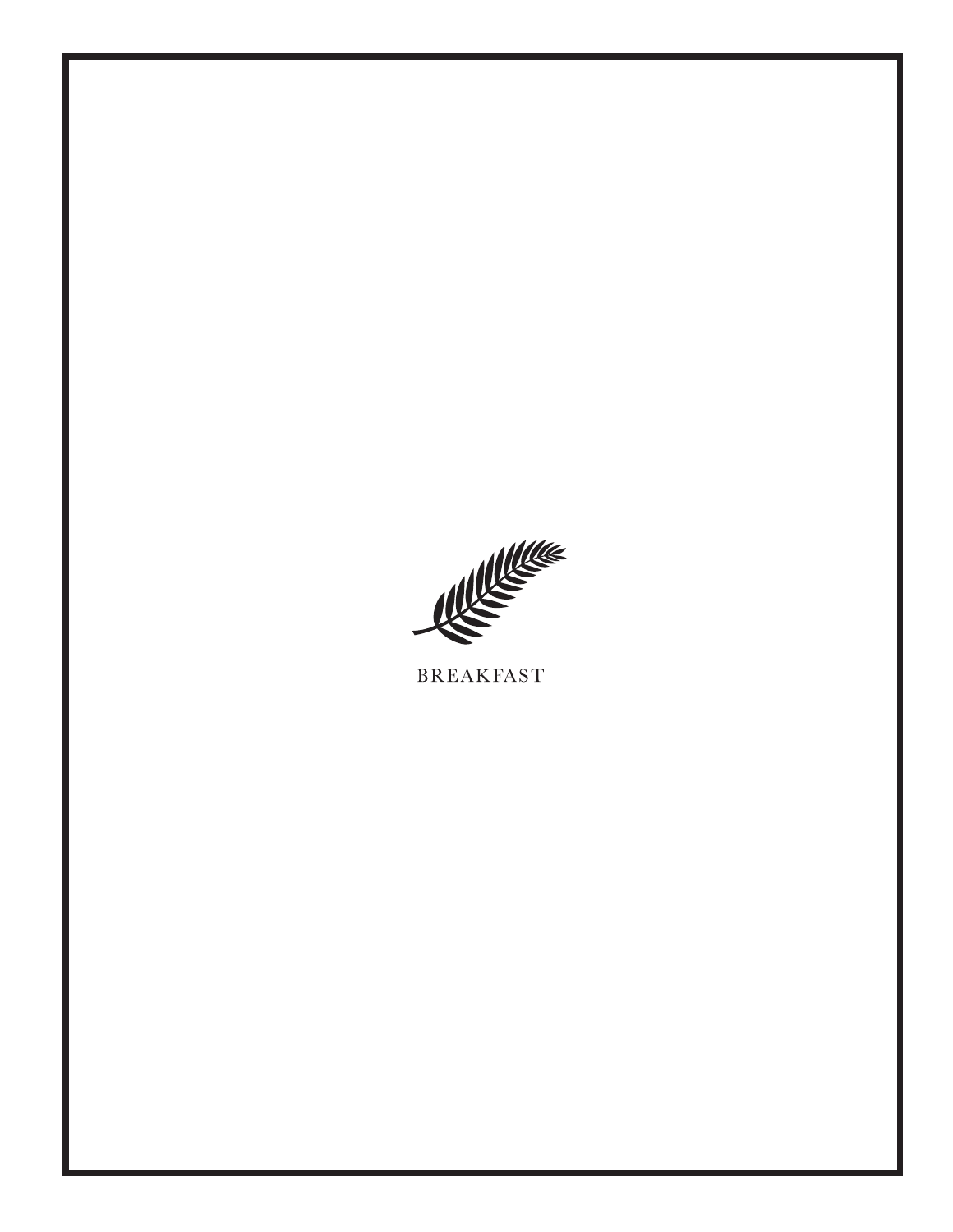Complete Breakfasts

FIFTH AVENUE CONTINENTAL TIER 45 seasonal sliced fruits, selection of new york cheeses and seasonal fruit yogurt cup

*choice of:* three fresh baked pastries: butter croissant, almond croissant, pain au chocolat, seasonal danish or seasonal muffin

> *choice of*: freshly squeezed juice, coffee or organic loose leaf tea

*choice of*: sourdough, rye, wheat, white, multigrain, english muffin, bagel, or gluten-free bread served with vermont butter and house-made jams

THE PLAZA AMERICAN 48 two cage-free eggs any style, roasted tomato and breakfast potatoes

*choice of*: bacon, chicken apple sausage or keswick pork sausage

*choice of*: freshly squeezed juice, coffee or organic loose leaf tea

*choice of*: sourdough, rye, wheat, white, multigrain, english muffin, bagel or gluten-free bread served with vermont butter and house-made jams

ARABIC BREAKFAST 49 two cage-free scrambled eggs, roasted tomato, breakfast potatoes, foul medames, marinated olives, labneh, halloumi, hummus, and pita

> *choice of*: freshly squeezed juice, coffee or organic loose leaf tea

*choice of:* sourdough, rye, wheat, white, multigrain, english muffin, bagel, or gluten-free bread served with vermont butter and house-made jams

Light Breakfasts

MCCANN'S STEEL CUT IRISH OATMEAL 18 new york maple syrup, golden raisins, organic brown sugar

> YOGURT CUP 15 greek yogurt, seasonal fruit

A C AI BOWL 2 2 triple berry granola, banana, berries

GRANOLA PARFAIT 20 greek yogurt, seasonal berries, honey

CEREAL AND GRAINS 15 special k, frosted flakes, rice krispies, cheerios, raisin bran

*choice of*: bananas or berries 4 *choice of*: whole milk, skim milk, 2% milk, almond milk, oat milk or half & half

Accompaniments

SEASONAL MIXED BERRIES small 15 / large 20

SEASONAL FRUIT SALAD small 15 / large 20

TOAST 9 *choice of*: sourdough, rye, wheat, white, multigrain, english muffin, bagel, gluten-free or pita

THREE FRESH BAKED PASTRIES 19 *choice of*: butter croissant, almond croissant, pain au chocolat, seasonal danish or seasonal muffin

## SIDES 9

*choice of*: bacon, chicken apple sausage, keswick pork sausage, smoked salmon, cream cheese, sliced avocado, breakfast potatoes or homemade hashbrowns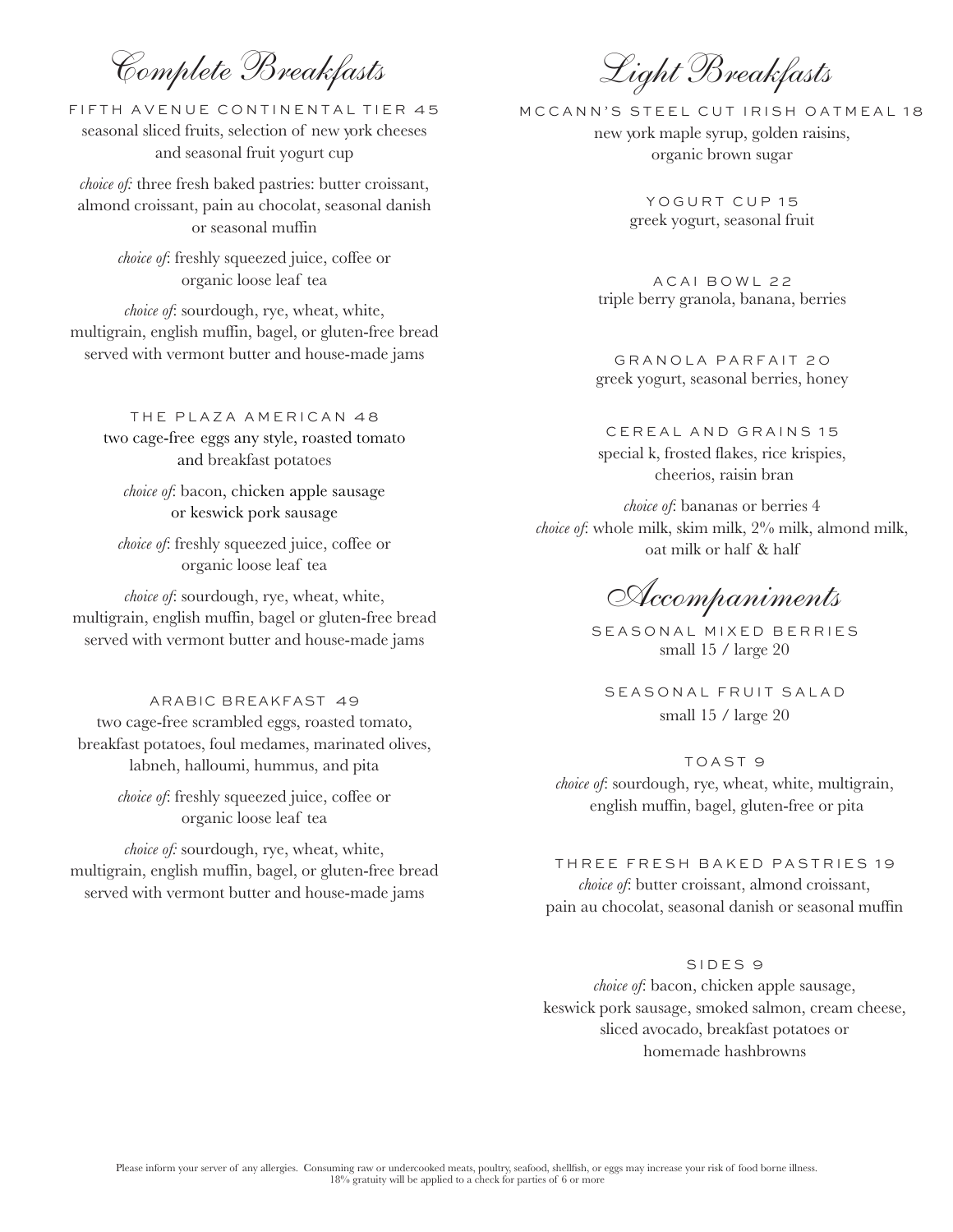Specialty Breakfasts

BUTTERMILK PANCAKES 24 *gluten-free available upon request* new york maple syrup

*choice of*: banana, blueberry, chocolate chips or seasonal fruit compôte 4

> FRENCH TOAST 24 *gluten-free available upon request* new york maple syrup

*choice of*: banana, blueberry, chocolate chips or seasonal fruit compôte 4

THE PLAZA SIGNATURE EGGS BENEDICT 32 two cage-free poached eggs, english muffin, hollandaise sauce, black truffle, roasted tomato, breakfast potatoes

*choice of*: canadian bacon or smoked salmon

TWO CAGE-FREE EGGS ANY STYLE 29 roasted tomato, breakfast potatoes

> *choice of*: keswick pork sausage, bacon or chicken apple sausage

MAKE YOUR OWN OMELETTE 32 roasted tomato, breakfast potatoes

*choice of*: cheddar, swiss, american or goat cheese *choice of:* bacon or ham

*choice of*: bell peppers, jalapeños, tomato, red onion, mushroom or spinach

SHAKSHOUKA 33 two cage-free poached eggs, cumin stewed tomatoes, onions, red & green peppers, pita

> AVOCADO & BURRATA TOAST 32 sourdough toast, poached eggs, smoked salmon, crushed avocado

Beverages

Hot LE PALAIS DES THÉS LOOSE LEAF TEA

BIG BEN BREAKFAST TEA 11 a wonderful english breakfast blend of black teas from yunnan, china & assam, india

THÉ DES LORDS 11 earl grey with a pronounced bergamot flavor

LA COLOMBE COFFEE

american regular or decaffeinated 10 espresso 7 / 14 latte 12 cappuccino 12

## Cold

JUICE 12 cranberry, pineapple, apple, tomato

FRESHLY SQUEEZED 14 orange, grapefruit

GREEN CLEANSE 15 kale, cucumber, ginger, green apple

Smoothies

TROPICAL GREENS 18 pineapple, mango, carrot, coconut milk powder, lemon, wheatgrass, spinach *choice of*: banana, avocado, dates, or berries 4 *choice of*: whole milk, skim milk, 2% milk, almond milk, oat milk or half & half

 BERRY BANANA 18 strawberry, banana, coconut milk powder, lucuma, lemon, beet *choice of*: banana, avocado, dates, or berries 4 *choice of*: whole milk, skim milk, 2% milk, almond milk, oat milk or half & half

APRICOT CRUSH 18 apricot, strawberry, dragonfruit, coconut water, carrot, coconut milk powder *choice of*: banana, avocado, dates, or berries 4 *choice of*: whole milk, skim milk, 2% milk, almond milk, oat milk or half & half

Please inform your server of any allergies. Consuming raw or undercooked meats, poultry, seafood, shellfish, or eggs may increase your risk of food borne illness.<br>18% gratuity will be applied to a check for parties of 6 or